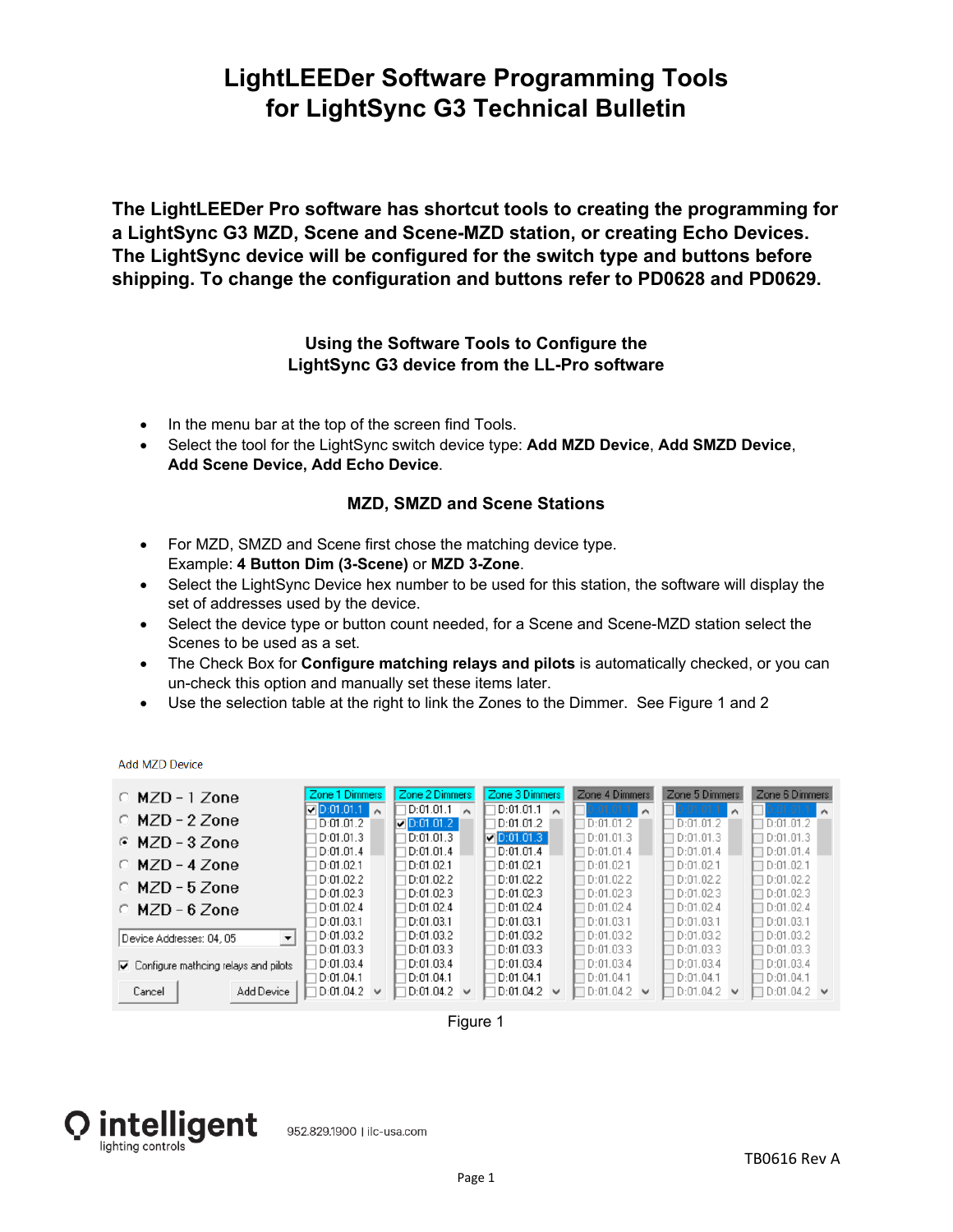**Add SMZD Device** 

| C SMZD - 2 Zone / 4 Scene                            | Zone 1 Dimmers                                      | Zone 2 Dimmers                           | Zone 3 Dimmers                           | Zone 4 Dimmers                                      |
|------------------------------------------------------|-----------------------------------------------------|------------------------------------------|------------------------------------------|-----------------------------------------------------|
| © SMZD-3 Zone / 3 Scene                              | $\nabla 0:01.01.1\n$<br>D:01.01.2                   | D:01.01.1<br>$\n  ① 0:01.01.2\n$         | D:01.01.1<br>D:01.01.2                   | D:01.01.2                                           |
| C SMZD - 4 Zone / 2 Scene                            | D:01.01.3<br>D:01.01.4                              | D:01.01.3<br>D:01.01.4                   | $\n  001.01.3\n$<br>D:01.01.4            | D:01.01.3<br>D:01.01.4                              |
| Device Addresses: 04, 05, 06<br>$\blacktriangledown$ | D:01.02.1<br>D:01.02.2                              | D:01.02.1<br>D:01.02.2                   | D:01.02.1<br>D:01.02.2                   | D:01.02.1<br>D:01.02.2                              |
| Scenes: 01, 02, 03                                   | D:01.02.3<br>D:01.02.4                              | D:01.02.3<br>D:01.02.4                   | D:01.02.3<br>D:01.02.4                   | D:01.02.3<br>D:01.02.4                              |
| Configure mathcing relays and pilots<br>⊽            | D:01.03.1<br>D:01.03.2                              | D:01.03.1<br>D:01.03.2                   | D:01.03.1<br>D:01.03.2                   | D:01.03.1<br>D:01.03.2                              |
| Cancel<br>Add Device                                 | D:01.03.3<br>D:01.03.4<br>D:01.04.1<br>$\checkmark$ | D:01.03.3<br>D:01.03.4<br>D:01.04.1<br>v | D:01.03.3<br>D:01.03.4<br>D:01.04.1<br>w | D:01.03.3<br>D:01.03.4<br>D:01.04.1<br>$\checkmark$ |
|                                                      |                                                     | Figure 2                                 |                                          |                                                     |

- In the Add Scene Device tool you will be selecting the dimmer zones to be controlled by the scenes. See Figure 3
- Use the Add Device button to create the station configuration and control mapping.
- When completed a **Add Device Complete** box will appear, click **OK**. See Figure 4

#### **Add Scene Device**

| C 2 Button Dim (1 Scene)<br>C 3 Button Dim (2 Scene)<br>⊙ 4 Button Dim (3 Scene)<br>C 5 Button Dim (4 Scene)<br>◯ 6 Button Dim (5 Scene)<br>Device Addresses: 04, 05<br>Scenes: 01, 02, 03<br>▼<br>Configure mathcing relays<br>Add Device<br>Cancel | Scene Dimmers<br><b>⊽</b> D:01.01.1<br>$\nabla D:01.01.2$<br>$\nabla$ D:01.01.3<br>$\n  Q 0:01.01.4\n$<br>D:01.02.1<br>D:01.02.2<br>D:01.02.3<br>D:01.02.4<br>D:01.03.1<br>D:01.03.2<br>D:01.03.3<br>D:01.03.4<br>D:01.04.1<br>D:01.04.2<br>D:01.04.3<br>$\checkmark$ | <b>Add MZD Device</b><br>×<br>Add MZD Device Complete.<br>OK |
|------------------------------------------------------------------------------------------------------------------------------------------------------------------------------------------------------------------------------------------------------|-----------------------------------------------------------------------------------------------------------------------------------------------------------------------------------------------------------------------------------------------------------------------|--------------------------------------------------------------|
| Figure 3                                                                                                                                                                                                                                             |                                                                                                                                                                                                                                                                       | Figure 4                                                     |

- The software will then take you to the LightSync device that you have created.
- You can then check the LightSync device configuration, these tools will populate information in order as selected and will set the relay control and pilots, toggle source, On/Off action.
- Dimmer control will take the first two available control lines for mapping the Ramp Up and Ramp Down functions. Without overwriting existing operations. See Figure 5



952.829.1900 | ilc-usa.com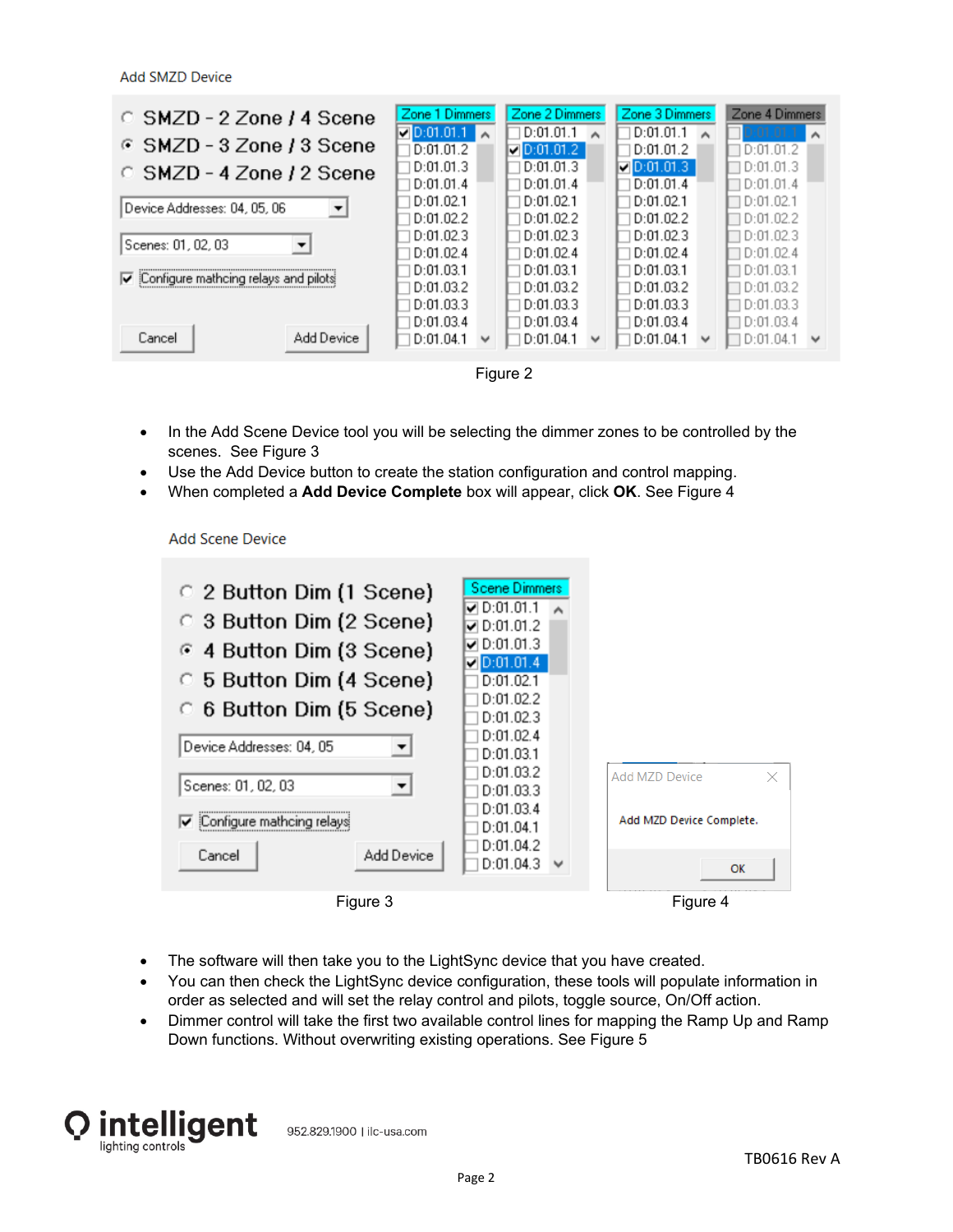| Control Options<br>$\blacktriangledown$ T:001 $\blacktriangledown$<br>Control - Timer<br>Control: 01 |
|------------------------------------------------------------------------------------------------------|
| Never Revert<br>Goto 80%<br>Fade                                                                     |
| 01-T:1-Goto 80%-Fade-Never Revert<br>02-N:01-D:05-I:1-Ramp Up-Fade-Never Revert                      |
| 03-P:3-Goto 25%-Fade-Never Revert                                                                    |
| 04-N:01-D:05-I:2-Ramp Down-Fade-Never Revert<br>05-Unused                                            |
| 06-Unused                                                                                            |



 A Scene Tool will set the Dimmers selected for the Scene and set dimmer to relay control On/Off points, On at 8%, Off at 6%. This accounts for lighting that is caped at a 5% min level. See Figure 6 and Figure 7

| Scene: 01<br>$\overline{\phantom{a}}$ | Dimmer Output Device: 01 ▼ Output: 1 ▼ | On Level: 8%       | $\overline{\phantom{a}}$<br>$\bullet$ Off Level: 6% |
|---------------------------------------|----------------------------------------|--------------------|-----------------------------------------------------|
| $\sqrt{D:01.01.1}$                    | Relays Controlled                      |                    |                                                     |
| $\sqrt{D:01.01.2}$                    | $\sqrt{\left \right $ RLY:01.01        | <b>X</b> RLY:01.17 | <b>X</b> RLY:01.33                                  |
| $\n  D:01.01.3\n$                     | $\sqrt{RLY:01.02}$                     | <b>X</b> RLY:01.18 | <b>X</b> RLY:01.34                                  |
| $X$ D:01.01.4                         | $\sqrt{RLY:01.03}$                     | <b>X</b> RLY:01.19 | <b>X</b> RLY:01.35                                  |
| $\overline{\mathbf{x}}$ D:01 02 1     | <b>X</b> RLY:01.04                     | <b>X</b> RLY:01.20 | <b>X</b> RLY:01.36                                  |
| Figure 6                              |                                        | Figure 7           |                                                     |

- The Scene switch has an OFF button that will be configured as a Set Scene for the next available scene in sequence, this Off button will not have a Capture operation for the  $2<sup>nd</sup>$  address input. You can change the Scene to be any number from 41 to 64 to get the default 0%
- The memory for Scenes does have a Default setting for the first 4 sets of 10 Scenes Scene 01 to 40 as Levels from 10% to 100%, Scene 41 to 64 are all at 0%. See Chart 1

| Default Scene % level configuration |              |              |             |            |
|-------------------------------------|--------------|--------------|-------------|------------|
| Scene - %                           | Scene - %    | Scene - %    | Scene - %   | Scene - %  |
| $1 - 10%$                           | $11 - 10%$   | $21 - 10%$   | $31 - 10%$  | 41 to      |
| $2 - 20%$                           | $12 - 20%$   | $22 - 20%$   | $32 - 20%$  | $64 - 0\%$ |
| $3 - 30%$                           | $13 - 30%$   | $23 - 30%$   | $33 - 30%$  |            |
| $4 - 40%$                           | $14 - 40%$   | $24 - 40%$   | $34 - 40%$  |            |
| $5 - 50%$                           | $15 - 50%$   | $25 - 50%$   | $35 - 50%$  |            |
| $6 - 60%$                           | $16 - 60%$   | $26 - 60%$   | $36 - 60%$  |            |
| $7 - 70%$                           | $17 - 70%$   | $27 - 70%$   | $37 - 70%$  |            |
| $8 - 80%$                           | $18 - 80%$   | $28 - 80%$   | $38 - 80%$  |            |
| $9 - 90%$                           | $19 - 90%$   | $29 - 90%$   | $39 - 90\%$ |            |
| $10 - 100\%$                        | $20 - 100\%$ | $30 - 100\%$ | $40 - 100%$ |            |

Chart 1



952.829.1900 | ilc-usa.com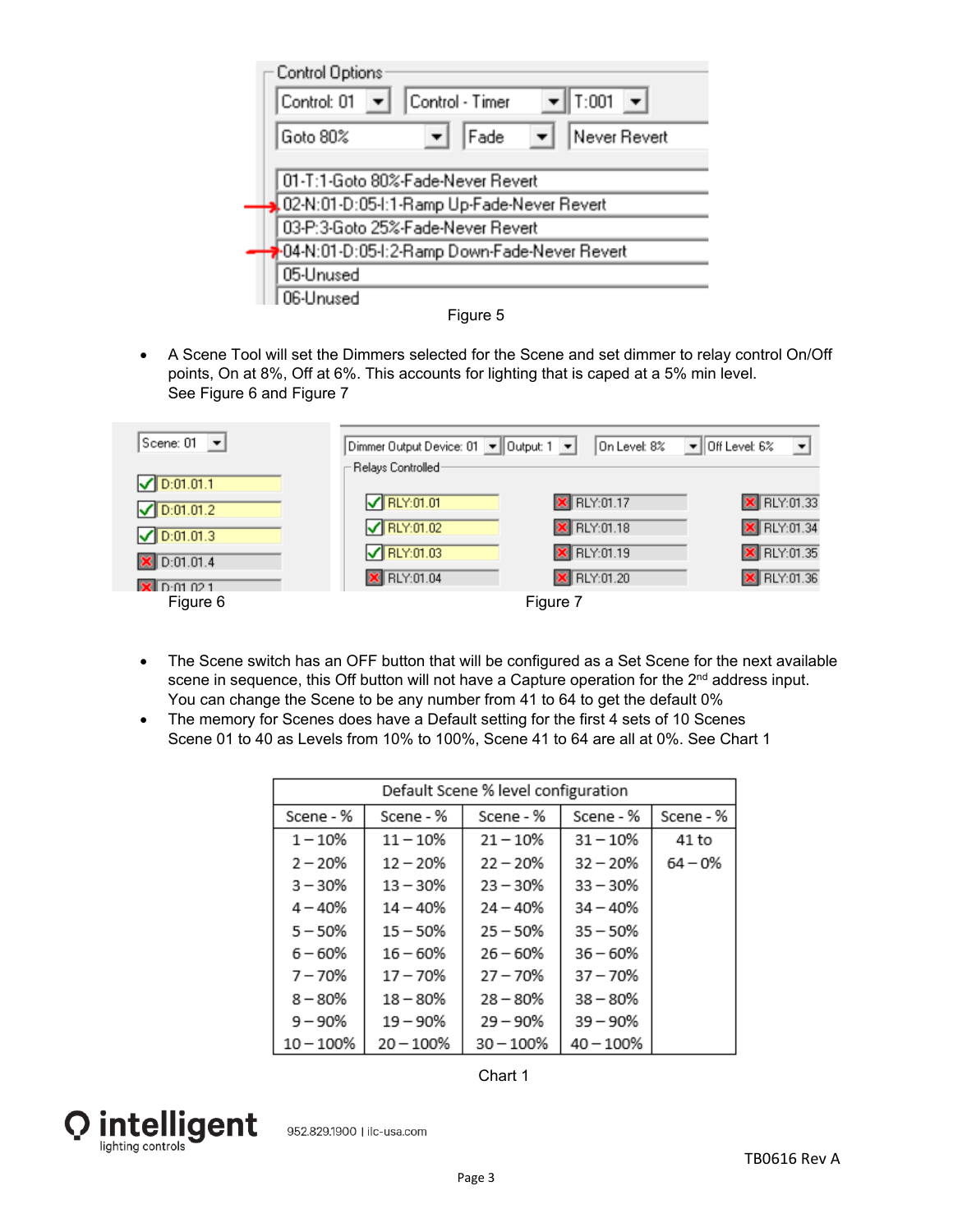- You may wish to change the auto-mapped scene number from the Tool programming to one of the default scene numbers as a starting point, this would allow for a known level before a user captures a new levels at the scene switch.
- If using an EVO Application program, the Scene buttons are pre-set for the default levels See example preset to levels in chart 2



Chart 2

All controls that are set by the tools can be changed by the programmer after using the tool.

## **ECHO Device**

- The Add Echo Device tool is used to create a Virtual station that will Echo the physical button actions in one room and provide control for another room based on its programmed station.
- The first step is creating the LightSync devices for the two rooms, in my example I will create a 6 Button Dim (5 Scene) station in each room at address 04 in room A (LS:04,05 to Scene 1,2,3,4,5 and S6 for Off) and 24 in room B. (LS:24,25 to Scene 11,12,13,14,15 and S16 for Off). See Figure 8

| Add Scene Device                                                                                                                                                                                                                                   |                                                                                                                                                                                                                | Add Scene Device                                                                                                                                                                                                             |                                                                                                                                                                                                                  |
|----------------------------------------------------------------------------------------------------------------------------------------------------------------------------------------------------------------------------------------------------|----------------------------------------------------------------------------------------------------------------------------------------------------------------------------------------------------------------|------------------------------------------------------------------------------------------------------------------------------------------------------------------------------------------------------------------------------|------------------------------------------------------------------------------------------------------------------------------------------------------------------------------------------------------------------|
| 2 Button Dim (1 Scene)<br>C 3 Button Dim (2 Scene)<br>4 Button Dim (3 Scene)<br>C 5 Button Dim (4 Scene)<br>⊙ 6 Button Dim (5 Scene)<br>Device Addresses: 04, 05<br>$\overline{\phantom{a}}$<br>Scenes: 01, 02, 03, 04, 05<br>$\blacktriangledown$ | Scene Dimmers<br>$\nabla 0:01.01.1$<br>$\nabla 0:01.01.2$<br>$\nabla$ D:01.01.3<br>$\n  7 0:01.01.4\n$<br>D:01.02.1<br>D:01.02.2<br>D:01.02.3<br>D:01.02.4<br>D:01.03.1<br>D:01.03.2<br>D:01.03.3<br>D:01.03.4 | C 2 Button Dim (1 Scene)<br>C 3 Button Dim (2 Scene)<br>4 Button Dim (3 Scene)<br>5 Button Dim (4 Scene)<br>C.<br>6 6 Button Dim (5 Scene)<br>Device Addresses: 24, 25<br>Scenes: 11, 12, 13, 14, 15<br>$\blacktriangledown$ | <b>Scene Dimmers</b><br>$D:01.01.1 \rightarrow$<br>D:01.01.2<br>D:01.01.3<br>D:01.01.4<br>$\nu$ D:01.02.1<br>$\nu$ D:01.02.2<br>$\nu$ D:01.02.3<br>D:01.02.4<br>D:01.03.1<br>D:01.03.2<br>D:01.03.3<br>D:01.03.4 |
| Configure mathcing relays<br>⊽<br>Add Device<br>Cancel                                                                                                                                                                                             | D:01.04.1<br>D:01.04.2<br>D:01.04.3<br>$\checkmark$                                                                                                                                                            | $\overline{\smile}$ Configure mathcing relays<br>Add Device<br>Cancel                                                                                                                                                        | D:01.04.1<br>D:01.04.2<br>D:01.04.3<br>$\checkmark$                                                                                                                                                              |

Figure 8 Conference Room A and B Scene Station Programming



952.829.1900 | ilc-usa.com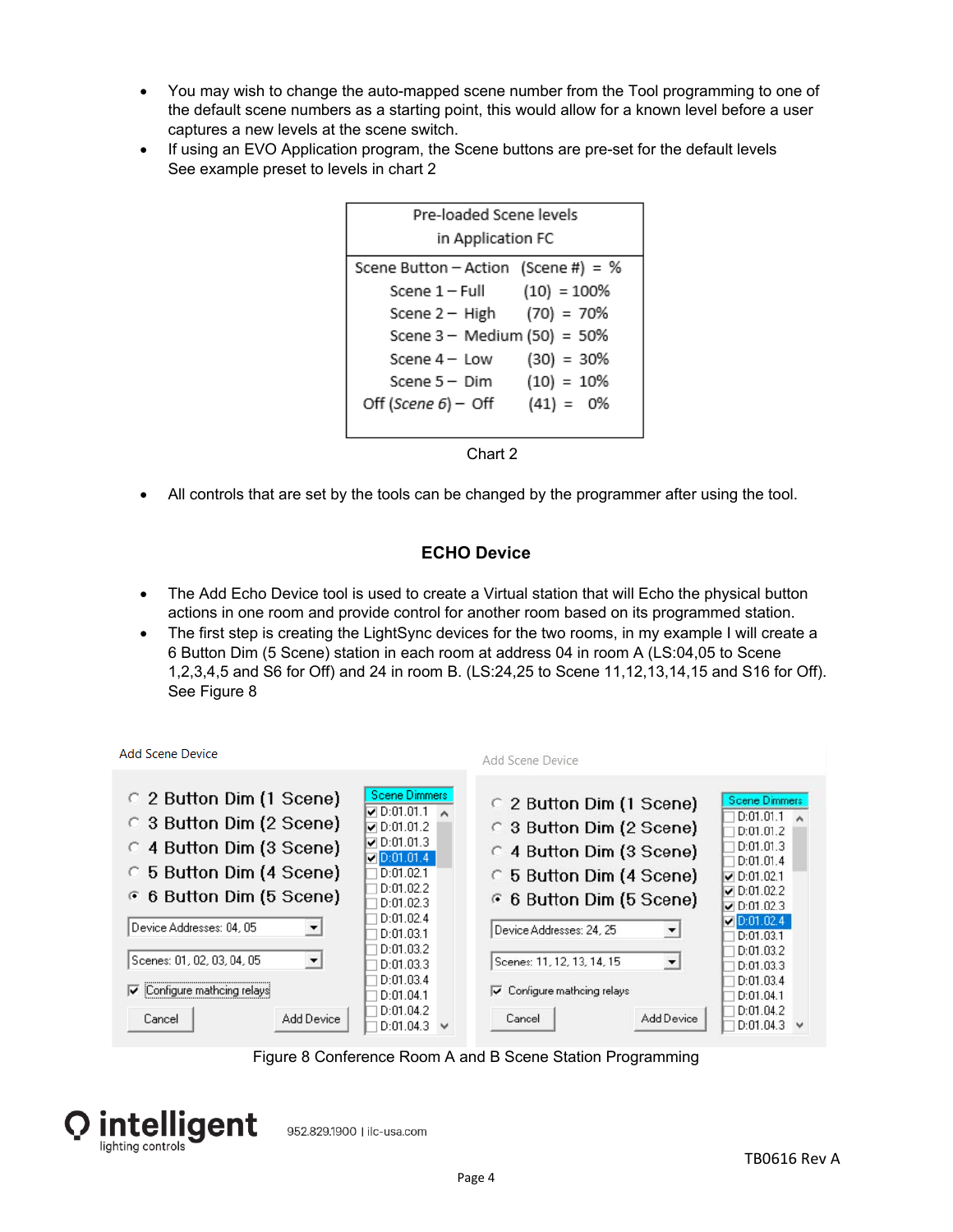- Now we can use the **Add Echo Tool** to create our virtual stations that will echo the physical stations inputs and provide control for the other room (Room A control from Scene station in room B). See Figure 9
- Select **Echo 2 Device** our Scene Switch uses 2 addresses, so we want to Echo both.
- Select **Copy Control Settings From Device Address 04** The original Room A physical Scene station to copy control from.
- Select the **Physical Echo Device Address: 24** as the original room B station to echo button presses from.
- Select the **New Virtual Device Address: 0E** as the location for the echo control to be programmed into.
- Under **Disable All Echo Inputs if:** Change the **Manual Configure** option to **On Input Open**.
- Enter the input address the room wall divider sensor is connected to, this will typically be a Conditional Occupancy Input module (LS-COS8I) so that conditional commands in the module can be set to automatically combine the occupancy sensor when the dividing wall is Open. For this I have used LS address: 13.8, typically we will use the wall sensor as a *closed contact* when the wall is *closed*, and a *open contact* when the wall is *open*.
- Repeat the process to create the Echo control of room B from room A. See Figure 10

|                                                                                    | Add Echo Device                                                   |
|------------------------------------------------------------------------------------|-------------------------------------------------------------------|
| <b>Echo 1 Device</b><br>Echo 2 Devices<br>$\epsilon$<br><b>Echo 3 Devices</b><br>o | Echo 1 Device<br>Echo 2 Devices<br>$\sqrt{2}$<br>C Echo 3 Devices |
| Copy Control Settings From Device Addresses: 04 05<br>×.                           | Copy Control Settings From Device Addresses: 24 25                |
| Physical Echo Device Addresses: 24 25<br>$\overline{ }$                            | Physical Echo Device Addresses: 04 05<br>$\overline{ }$           |
| New Virtual Device Addresses: 0E OF<br>$\blacktriangledown$                        | $\overline{\mathbf{r}}$<br>New Virtual Device Addresses: 2E 2F    |
| Disable all echo inputs if:                                                        | Disable all echo inputs if:                                       |
| On Input Open<br>▾                                                                 | On Input Open<br>$\vert \cdot \vert$                              |
| Node: 01                                                                           | Node: 01                                                          |
| Device: 13<br>$\blacktriangledown$                                                 | Device: $13 \times$                                               |
| Input: 8<br>▼                                                                      | Input: 8<br>▼                                                     |
| Add Device<br>Cancel                                                               | Add Device<br>Cancel                                              |
| Figure 9                                                                           | Figure 10                                                         |



Add Febo Device